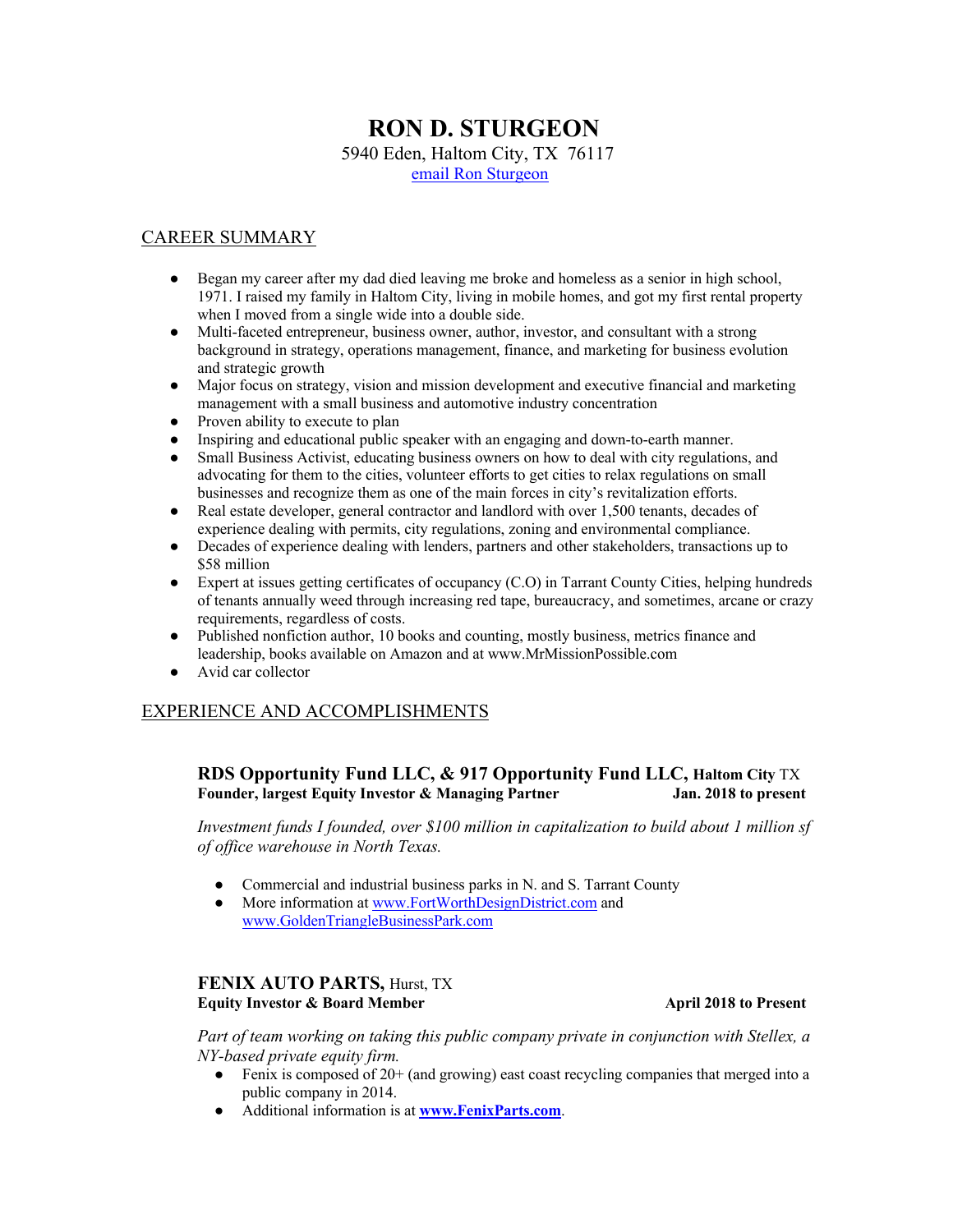# **RDS INVESTMENTS & RON STURGEON REAL ESTATE LP,** Haltom City, TX **President March 2001 to Present in the U.S. Constant of the March 2001 to Present in the U.S. Constant in the March 2001 to Present in the U.S. Constant in the U.S. Constant in the March 2001 to Present in the U.S. Consta**

*Investment management focused on commercial real estate development, leasing, and management.*

- Manage staff including construction, property, and leasing managers.
- Oversee management of owned commercial/industrial properties 2 million square feet, 700 self-storage tenants, 500+ salon tenants, and 11 tenants in the auto recycling business.
- Adept at construction management, including preparing scopes, soliciting bids, processing draws on multi-million-dollar projects, preparing loan applications, managing lending relationships, negotiating leases and finish out, and managing construction to completion.
- Decades of experience dealing with cities and other stakeholders, including building permits, special use and conditional use permits, environmental and licenses.
- Own and manage self-storage business, **Blue Mound Self Storage**.
- Rent studios to health and beauty experts at Salon and Spa Galleria, which has 20+ Still growing) in the Tarrant County area.
- Focus is on small multi-tenant facilities, serving mom and pop tenants.
- Additional information is at **http://www.rdsrealestate.com**

#### **BOX OFFICE WAREHOUSE SUITES.com, Fort Worth TX President and founder Server All Server Server All Server All Server All Server All Server All Server All Server All Server All Server All Server All Server All Server All Server All Server All Server All Server All Serve**

## *Developer of an innovative North Fort Worth business park made from 150+ eco-friendly beautifully finished shipping containers. Add space when you need to by adding another container.*

- 2-story units with restroom and patio
- All have storefront glass doors
- Small warehouse units attached, outside storage available
- Units starting at 320sf, add as many units to get desired space
- Energy efficient construction
- High quality finish out
- Happy State Bank among anchor tenants
- Visit BoxOfficewarehouseSuites.com

#### **MR. MISSION POSSIBLE.com,** Haltom City, TX **President and founder Server All 2003 to December 2022**

*Public speaker and coach for small business professionals and entrepreneurs. Based on my experience, the Mission Possible program teaches entrepreneurs how to achieve maximum success in business.*

- Lead productive and informative business mentoring groups.
- Specialize in Internet-based business growth strategies, consulting with small businesses about SEO (Search Engine Optimization).
- Inspiring public speaker and entrepreneur
- Regularly serve as a consultant in the areas of business growth and profit improvement, entrepreneurs, and real estate acquisitions and finance.
- Visit **www.MrMissionPossible.com**
- Author of 10 business books on entrepreneurship listed below.

## **NATIONAL ALLIANCE FOR DOG BREEDING REFORM.com, Ft Worth, TX**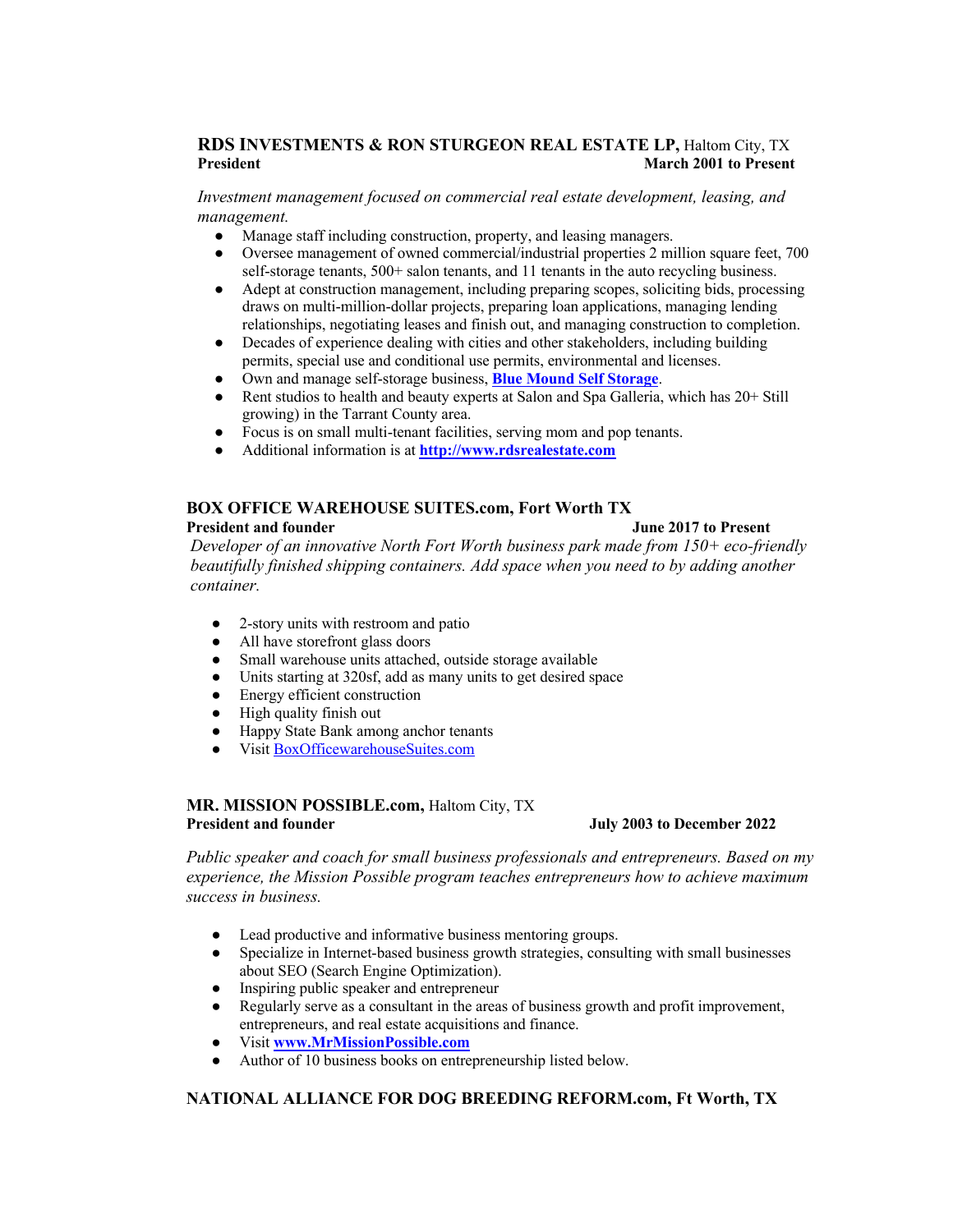#### **Senior VP and founder Senior Senior VP and founder Senior VP and founder Senior VP and founder Senior Senior S**

*Developer Founded and advised a group seeking to improve dog breeding for the dogs and establish standards for breeders and dog auctions. Group created a nationwide database of dog-breeding laws and regulations to make dog-breeding law accessible.*

- All volunteer effort composed of wide cross section of professionals including breeders, veterinarians, business owners, rescuer group members
- Focus on supply side of dog industry to establish clear, fair, practical standards focused on well-being of dogs.
- Visit **NationalAllianceforDogBreedingReform.com**

#### **SALON AND SPA GALLERIA.com, Tarrant County TX (offices in Haltom City) January 2011 to Present**

*Developer of a twenty-location 700-space spa and salon chain that offers tenants help building their following and becoming more successful business owners. Salon and Spa Galleria gives aspiring and established entrepreneurs the opportunity to achieve more by using the latest tools and working in desirable, high-traffic locations.*

- Salon marketing plan written by Ron Sturgeon.
- Special seed money programs for beauty school graduates
- Dedicated website and in-house search marketing team
- Salon social media presence and e-mail marketing support.
- Corporate Headquarters in Haltom City TX
- Visit **SalonAndSpaGalleria.com**

# **DFW Elite Toy Museum.com, dog friendly, Haltom City, TX President and founder January 2007 to Present**

*Creator of antique and rare toy and dog museum in Fort Worth, Texas.*

- Museum houses more than 3,000 rare toys, scale models
- Includes rare Eva Braun Tippco Mercedes Toy.
- Significant collection of German driving school models
- Several handcrafted scale models by Michelle Conti, model maker for Enzo Ferrari.
- Dog antiques and toys
- Free and open to the public
- Visit **DFWEliteToyMuseum.com**.

#### **PEER BENCHMARKING.com,** Haltom City, TX **President and founder March 2003 to March 2016**

*Facilitator offering peer benchmarking and collaborative strategic planning to business owners and professional practices. Currently specializing in health care providers, especially OBGYN, family physicians, plastic surgeons, and critical care providers. Groups forming for restaurant owners, attorneys and other types of small businesses.* 

- Compare metrics and zero in on right areas to improve results and see how your venture compares to similar firms across the country in each crucial metric.
- Learn strategies and tactics other practitioners are using right now to achieve superior results for those metrics.
- Prioritize the initiatives to lower costs, increase revenues, and grow profits.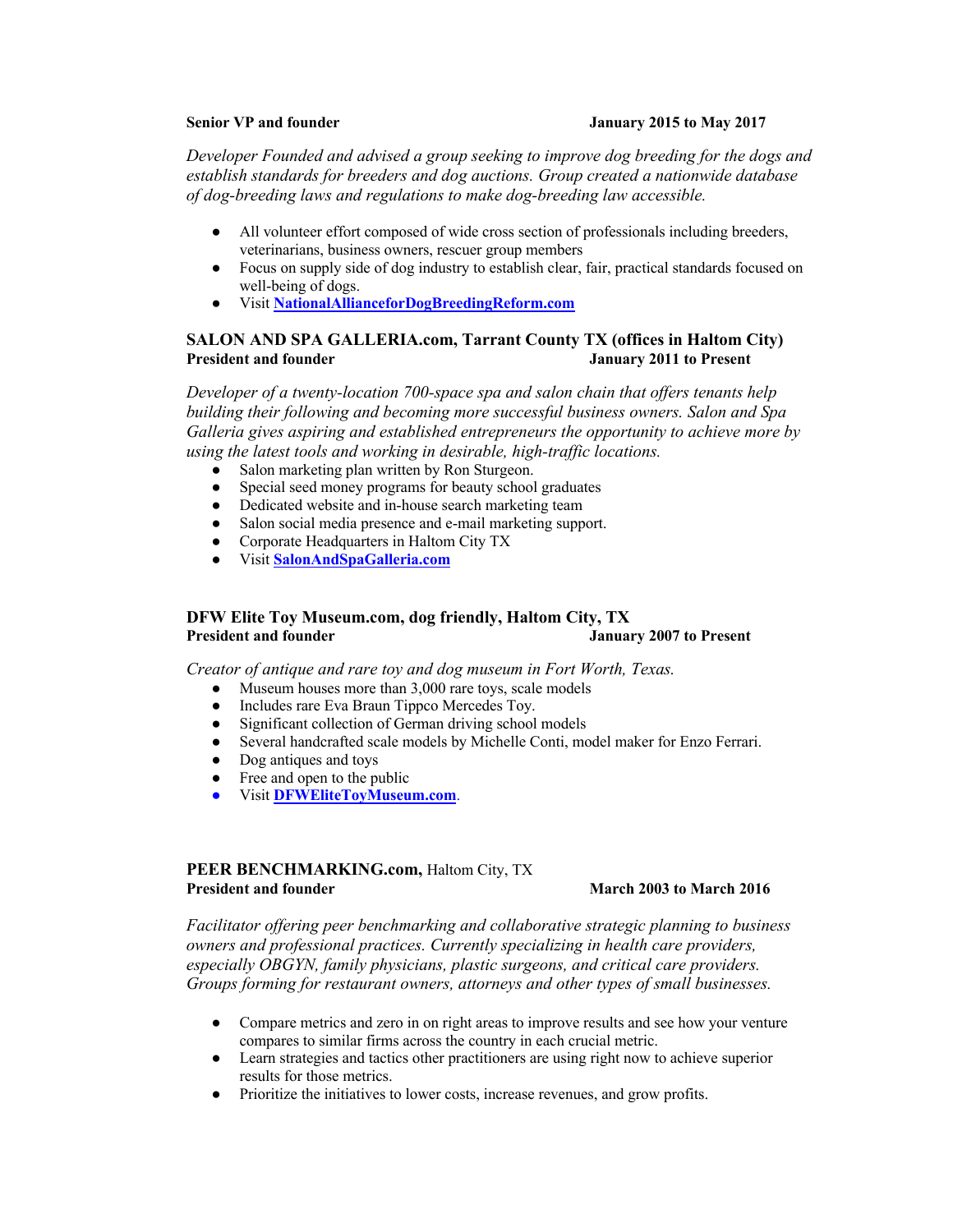- Build business relationships and friendships with other entrepreneurs from markets across the country running businesses similar to yours.
- Get re-inspired to dominate your local market by tapping the collective experience in your industry that only peer benchmarking provides.
- Visit **www.PeerBenchmarking.com**.
- Wrote book on peer benchmarking. See books section.

# **DFW DRIVE YOUR DREAM,** Haltom City, TX

#### **Owner/President August 2006 to December 2012**

*Venture providing exotic car driving experiences for local residents and tourists.*

- Sold over 5,000 driving experiences in the first 18 months of operations, offering one-hour driving experiences on Groupon and Living Social
- Created successful Internet marketing strategies to provide exposure and grow the business.
- Own and market a popular exotic car storage business, Fort Worth Car Storage.

#### **Pick n Pull, Division of SCHNITZER INDUSTRIES [SCHN],** Arlington, TX **Vice President of Operations October 2005 to February 2006**

*This business purchased Greenleaf Auto Recyclers LP from me and my partners on Sept. 30, 2005 for \$23.5 million as announced in an 8k filing.*

- Continued role in real estate and licenses and provided assistance with insurance, construction, and environmental issues
- Played a key role in transferring operating licenses and updating ownership and officer information, a critical and sensitive area requiring high level understanding to avoid issues with salvage yard licenses
- Demonstrated the ability to start and run companies and produce sustained profitable growth, including transforming a business with six employees and \$1 million in sales into a successful enterprise with 900 employees and \$140 million in sales.

#### **GREENLEAF AUTO RECYCLERS LP**, Arlington, TX **Senior VP of Operations, director, and equity partner June 2003 to Sept. 2006**

*Nationwide auto recycling firm divested by Ford Motor Company with 26 locations in 15 states and more than 900 employees. This purchase included the Texas sites I sold to Ford in 1999, as well as additional sites purchased by Ford from 1999-2001.* 

- Acquired, with partners and Cardinal Investments, the Greenleaf LLC subsidiary of Ford Motor Company, including AAA Small Car World – the original operations acquired by Ford from me in 1999. Included in the acquisition were 26 sites in 15 states and approximately 900 employees.
- Assisted in planning and road show to obtain a substantial equity investment from Cardinal Investments in Dallas, as well as asset-based lending in excess of \$5 million from an investment fund in the Southeast.
- Assisted on projects including process improvement and control, sales controls and training, purchasing and distribution, and marketing.
- Functioned as a liaison for the auto recycling industry, handling PR and assisting with marketing and advertising.
- Responsible for all legal, zoning, licensing, environmental compliance, real estate construction concerns, and leases.
- Additional responsibilities included  $P\&C$  insurance for all 26 locations in 15 states and handling claims.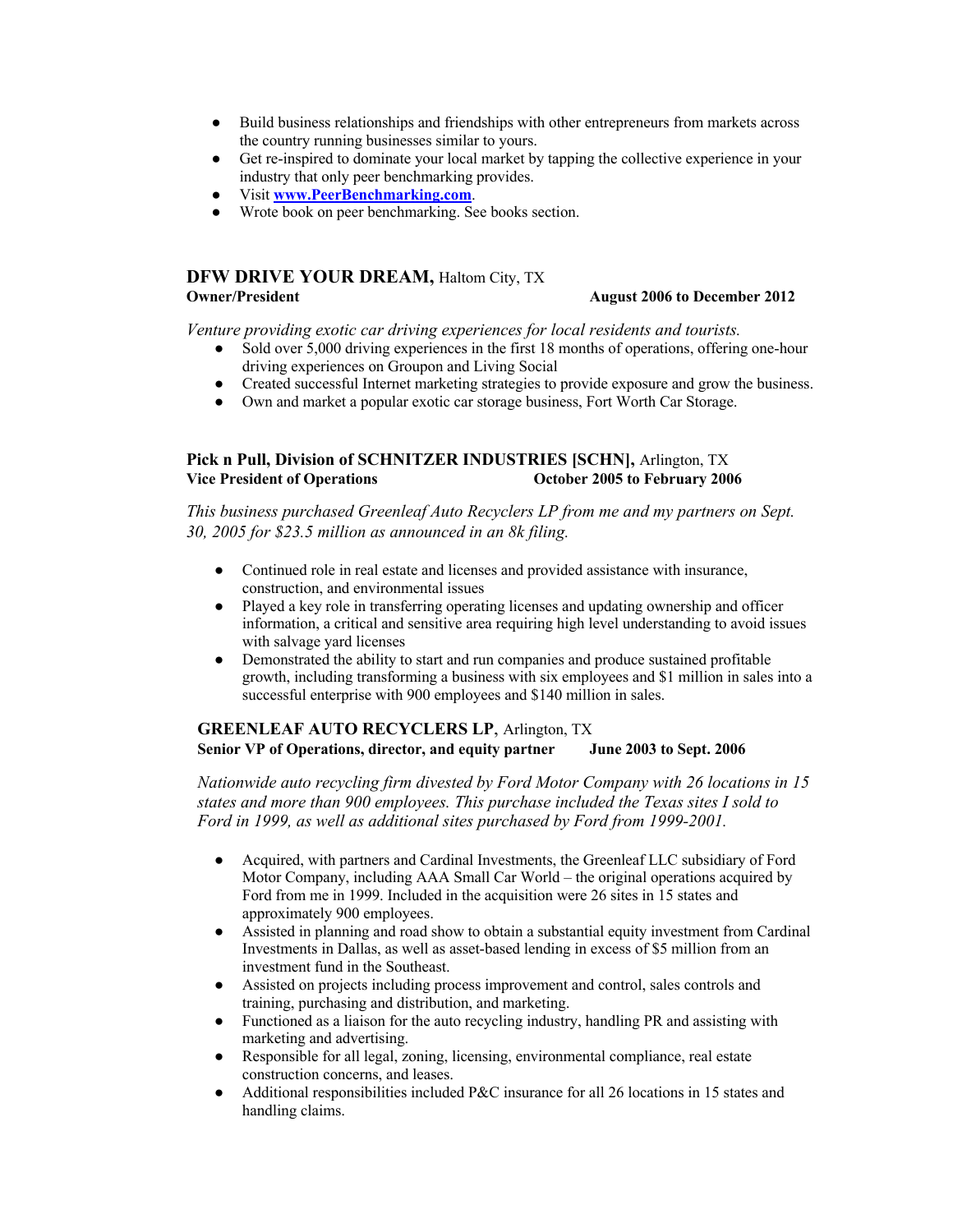● Additional information on the company is available at **www.GreenLeafAuto.com**.

#### **AUTOSALVAGECONSULTANT.com**, Haltom City, TX **President March 2002 to Present**

*Business consulting, primarily to auto recycling-related businesses, such as auto salvage yards, legal specialists, investment analysts, and insurance companies. Recent engagements have included providing expert testimony, assisting with claims and contract settlements, supporting valuation and condemnation issues, assisting buyers and sellers of salvage businesses, and providing advice on increasing operational profitability to yard owners. There are currently two other consultants on staff.*

- Wrote a number of books on entrepreneurship and lessons learned while in the auto salvage business for 3 decades that are in the book's section
- Developed and conducted industry seminars focusing on accounting and tax issues, inventory valuations, marketing, shipping procedures and issues, pay for performance, and leveraging technology to improve sales and profits.
- Developed proprietary products for assisting buyers and sellers in the value recycling businesses.
- Write monthly articles for seven industry-related publications, including American Recycler, Global Connection (member publication for APRA-Automotive Parts Rebuilders Association), and Recyclers Power Source.
- Back issues of the monthly newsletter are at **www.AutoSalvageConsultant.com**.
- Keynote speaker for many conventions, including two in Australia. Topics included industry trends, motivating and managing employees, marketing, sales, and practical methods for improving profits.
- Additional information at **www.AutoSalvageConsultant.com**.

## **NORTH TEXAS INSURANCE AUCTION**, Fort Worth, TX **Chairman, president, and founder January 2001 to August 2002**

*Insurance salvage auto auction providing specialized services to insurance companies for the retrieval, storage, and sale of damaged vehicles to wholesale buyers.*

- Researched and analyzed wholesale salvage market and developed business plan, including governance, operating, and financial considerations for market entry.
- Planned and executed a \$2 million in-house private equity placement with 18 investors.
- Planned and constructed a new 30-acre secure storage and sales facility.
- Developed strategy, deployed marketing approach, and oversaw startup operations.
- Exercised senior management responsibilities, reporting to the board.
- Within 12 months of completion and startup, negotiated and sold to the largest publicly held competitor, Copart, Inc. (NASDAQ: CPRT).

**GREENLEAF, LLC,** Detroit, MI **Regional manager August 1999 to March 2001**

*Automotive recycling subsidiary of Ford Motor Company. Acquired AAA Small Car World and five other operations in Texas from me and then added more than 25 locations nationwide.* 

- Managed six Texas locations with 150 employees and achieved 50% growth in sales in 18 months
- Member of Greenleaf CEO Advisory Committee to design best practices, assist in operating decisions, and streamline integration of sites.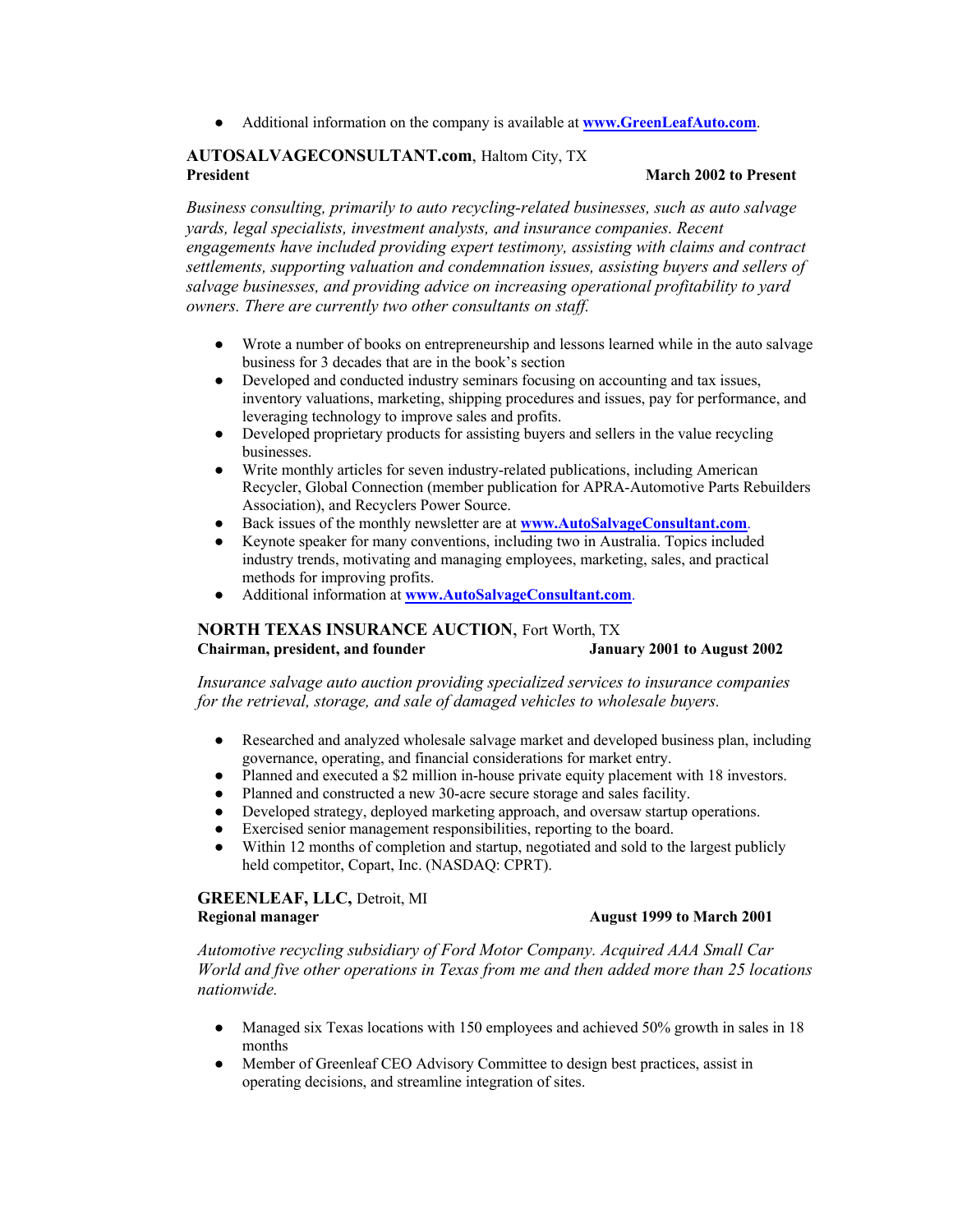#### **ACTUAL SYSTEMS OF AMERICA, (ASA),** Denver, CO **Co-Founder, investor, and board member 1997 to 2000**

*A software development company, formed as a joint venture with Actual Systems UK to develop and deploy a new recyclers management system ERP in North America. The only two systems available for recyclers were legacy systems. The system designed and deployed was, and currently is, the state-of-the-art system designed for recyclers. The system was installed by Ford Motor Company in its recycling division.* 

- Assisted in required capitalization, set up of board, and recruiting of recyclers to serve on design committee.
- Assisted in hiring and staffing ASA and soliciting technical third party support of development procedures.
- Assisted in plans to alpha and beta test the new system, including installations and transfer of existing data from Hollander and Auto Info systems.

#### **UNITED RECYCLERS GROUP,** Denver, CO **Founder and managing partner 1996 to 2000**

*A business-limited partnership providing management information systems, technology, marketing, certification, and training solutions to more than 400 automotive recycling businesses throughout North America.*

- Spearheaded innovation in an industry not known for such. In a David and Goliath story, single handily notified, then organized recyclers before the FTC in a wrongful acquisition by ADP. Sturgeon does not like the heavy hand of government, and has evolved into an activist for small businesses.
- Founded a Limited Partnership of over 300 automotive recyclers, raising over \$3 million, in response to an industry need for co-operation and alternative to limited support from industry's existing recycler management information and inventory control systems.
- Testified before the Federal Trade Commission concerning Automatic Data Processing (ADP) acquisition of Auto Info, Inc. ADP was directed to divest Auto Info by FTC order because of anti-competitive practices.
- Developed and issued RFP for an enterprise-level software application to replace the two existing industry legacy systems.
- Conceived the "Damage Standard Card," now an industry standard for recyclers and collision repairers, providing a common language for describing damage on recycled parts.
- Conceived, designed, and published "Premium Parts Magazine" (distributed nationwide) with an accompanying software for gathering and publishing recyclers' inventories to customers.
- Formed a joint venture with a UK-based technology firm to design and implement a plan to bring alternative software technology to the U.S. market. This solution, called Pinnacle, was later installed in Greenleaf's operations in North America.

#### **AAA SMALL CAR WORLD INC., Auto Recyclers Inc.,** Ft Worth, TX **Founder, president, and CEO 1980 to 1999**

*One of the largest auto recycling businesses in the United States with over 140 employees. Gross revenues of over \$14 million. After 20 years of successful operation, business was sold to Ford Motor Company's subsidiary, Greenleaf, LLC in 1999.* 

- Founded recycling business with one employee in 1980, growing it to 140 employees in 6 locations throughout Texas with revenues of over \$14 million.
- Pioneered registration and regulation in an industry with very little, with great resistance to environmental regulation, working with the national association for recyclers.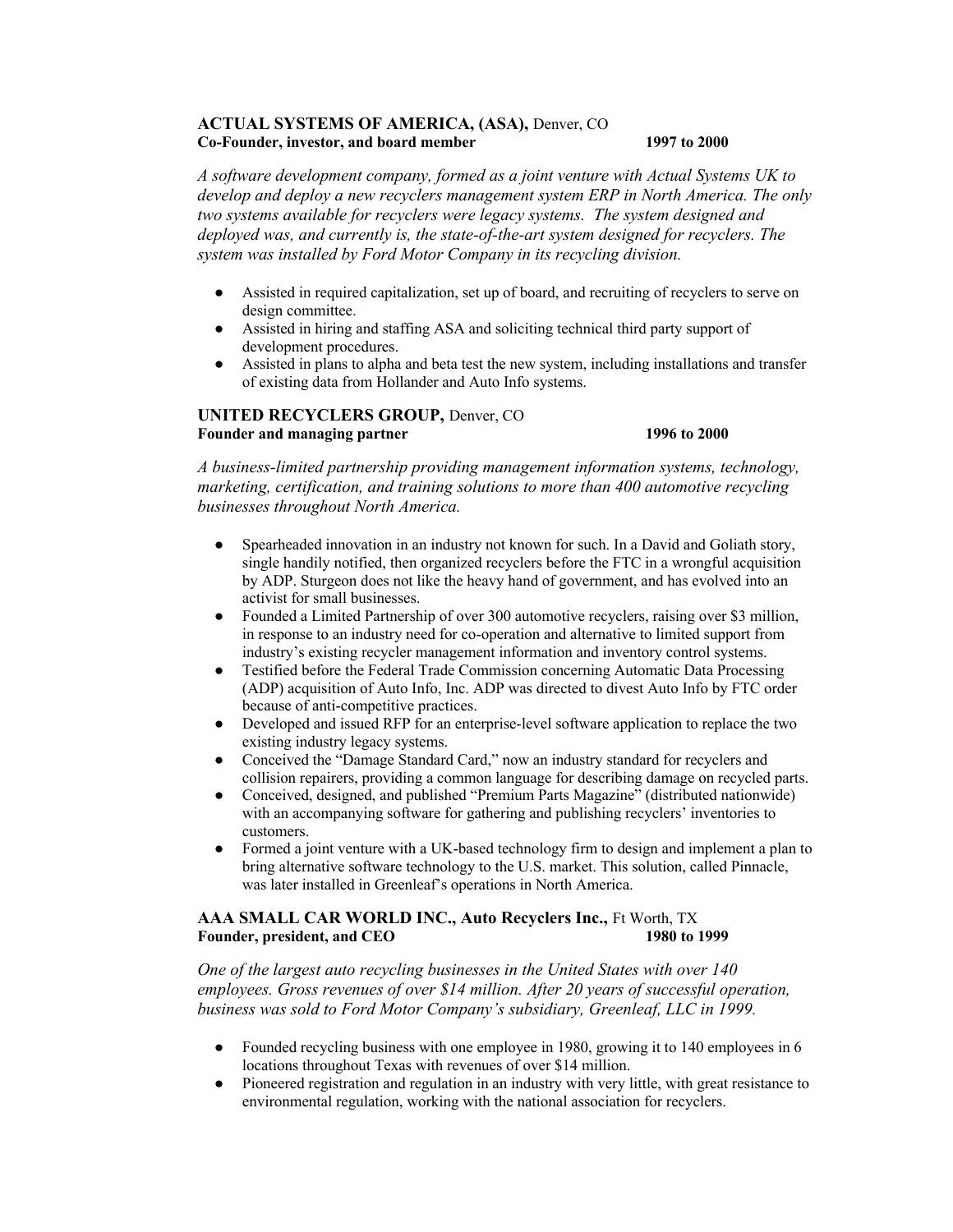- Was one of the first recycling businesses in the U.S. to computerize operation. Helped design and implement continued improvement in the software, including use of handheld computers.
- Acquired and divested approximately a dozen recycling businesses, with and without real estate.
- Planned and executed, in house, a Regulation D private placement of \$1 million to position company for growth.
- Participated actively in state, national and international industry associations and taught seminars on various issues including computerization, marketing, inventory valuation, and shipping.
- Testified before FTC on anti-trust issues concerning the only two material providers of software to the industry. AAA Small Car World/Auto Recyclers, Inc. operation was the single largest industry user of CCI software.
- Served as an expert witness on inventory and cost of goods valuation for a venture capital firm that funded an attempted consolidation of automotive recycling businesses.

# **AAA SMALL CAR WORLD**, Ft Worth, TX **President and owner 1977 to Present**

*Used car dealership.*

● Obtained dealer license, P16-747, which is still active today.

# **AAA SMALL CAR WORLD (formerly AAA Bug Service)**, Haltom City, TX **President and owner 1973 to 1980**

*Started VW repair business following high school. Branched into repairs and sales of all imports and collision repair and estimating. Accumulated approximately 35 wrecked cars that became the starting inventory for an auto recycling business.* 

# EDUCATION

- Tarrant County College
- Finance & Marketing Major

## PROFESSIONAL ASSOCIATIONS (past & present)

- Founder, Haltom United Business Association (HUBA)
- Automotive Recyclers Association (awarded Lifetime Achievement Award 2016) o http://a-r-a.org/automotive-recycling-magazine/asset-protection-insurance-assurance/
- Fort Worth Mercedes Club (past president)
- Texas Automotive Recyclers Association
- United Recyclers Group (founder & past managing partner)
- Citizens Zoning Committee member, City of Ft Worth 1992
- Zoning Board of Adjustment member, Colleyville TX 2003
- Supporter of several charities, including Big Brothers & Sisters of Arlington, and the Dallas chapter of the SPCA

# BOOKS

● *Homeless to \$100 Million*, Fall of 2022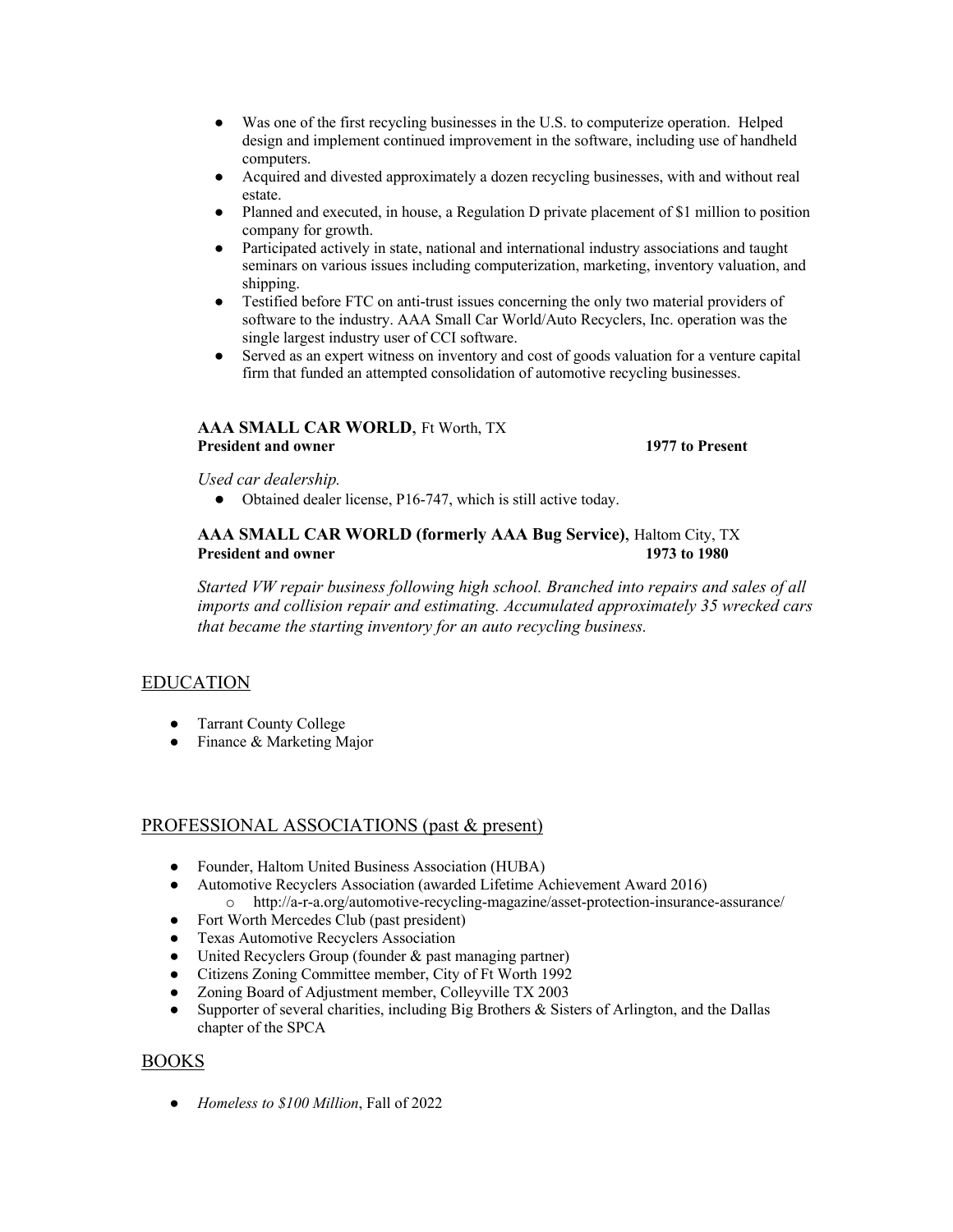- *Keeping The Lights on Downtown – The Critical Role Small Businesses Play in Bringing Back Jobs and Prosperity, Second Edition (4 new chapters)* published by Mr. Mission Possible Publishing, November 2022
- *Keeping the Lights on Downton – The Critical Role Small Businesses Play in Bringing Back Jobs and Prosperity*, published by Mr. Mission Possible Publishing, May 2022
- *The Insider's Guide to Earning 100k as a Self-Employed Salon Pro* by Mr. Mission Possible Publishing*,* August 2017
- *Mr. Mission Possible Magazine, August 2015*
- *409 Low-Cost Events that will Produce New Clients for Your Small Business in Any Economy,*  published by Mission Possible Publishing, August 2012
- *Peer Benchmarking Groups, Story of Extreme Success*, published by Mike French & Co. January 2012
- *Getting to Yes with Your Banker,* published by Mike French & Co. May 2010
- *How to Salvage More Millions from Your Small Business,* published by Mike French & Co. Dec 2009
- *Green Weenies and Due Diligence*, published by Mike French & Co, Oct. 2005
- *How to Salvage Millions,* published by Mike French & Co., May 2002, (2<sup>nd</sup> printing June 2003)

# PUBLICATIONS (Syndicated monthly articles on business in a number of publications, 2001 to present)

- *Where I Live*: Linwood Neighborhood May 9, 2021
- *Getting to Yes with Your Banker,* Entrprenuer.org*,* March 2018
- *New Fort Worth Office Project*, Dallas Innovates, March 2017
- Secrets to Ron's Success, Business Owner's Roundtable, March 2017
- *Metrics and Milestones*, by Paula Felps 2016
- Texas Millionaire Offers Mansions to Tornado Victims, UK Daily Mail Jan 2016
- *101 Things to See in Dallas Fort Worth*, DFW Elite Toy Museum, Haltom City
- *Garage Style Magazine* Nov. 2016
- *Fort Worth Texas Magazine (Ron and His Dogs* Dec. 2014
- UK Magazine*, Love It, Dogs are Barking Mad* Oct 2014
- CNN, Restaurant Owners Share Recipe for success Oct. 2013 (a consulting client)
- *Heavy Hitters Magazine*, July 2012
- *Men's Week*, November 2011
- *American Express Article on Contingency Planning* July 2011
- *Fido Friendly Magazine, What Makes A Doghouse A Home March 2011*
- *Panache Magazine* June 2011
- *Automotive Recycling Magazine* August 2010
- *Ft Worth Business Press* April 2010
- *Dallas Morning News, Serial Entrepreneur Ron Sturgeon* April 2010
- *360 West,* Jun 2009
- *Book of Lists, Fort Worth Business Press, Top Business Parks (ranked 14 & 21)*
- *Society Life, April 2008*
- *Fort Worth, Texas magazine*, March 2008.
- *Tour De Chefs,* Oct 2007
- *USA Today* Aug 2007
- *Good Morning America Magazine, Gone To the Dogs* Aug. 2007
- *Wall Street Journal,* Mar 2006
- *Monthly Autosalvageconsultant.com e-Newsletter,* 2002 through present
- *Millionaire Blueprints,* "8-page feature, "How to Think Like an Entrepreneur", Dec. 2005
- *Millionaire Magazine,* Oct 2004
- *Cavalier Breed Magazine* Sept 2004
- *Texas Driver Magazine*, October 2004
- *Premium Parts Magazine,* 1996 -2000 (publisher)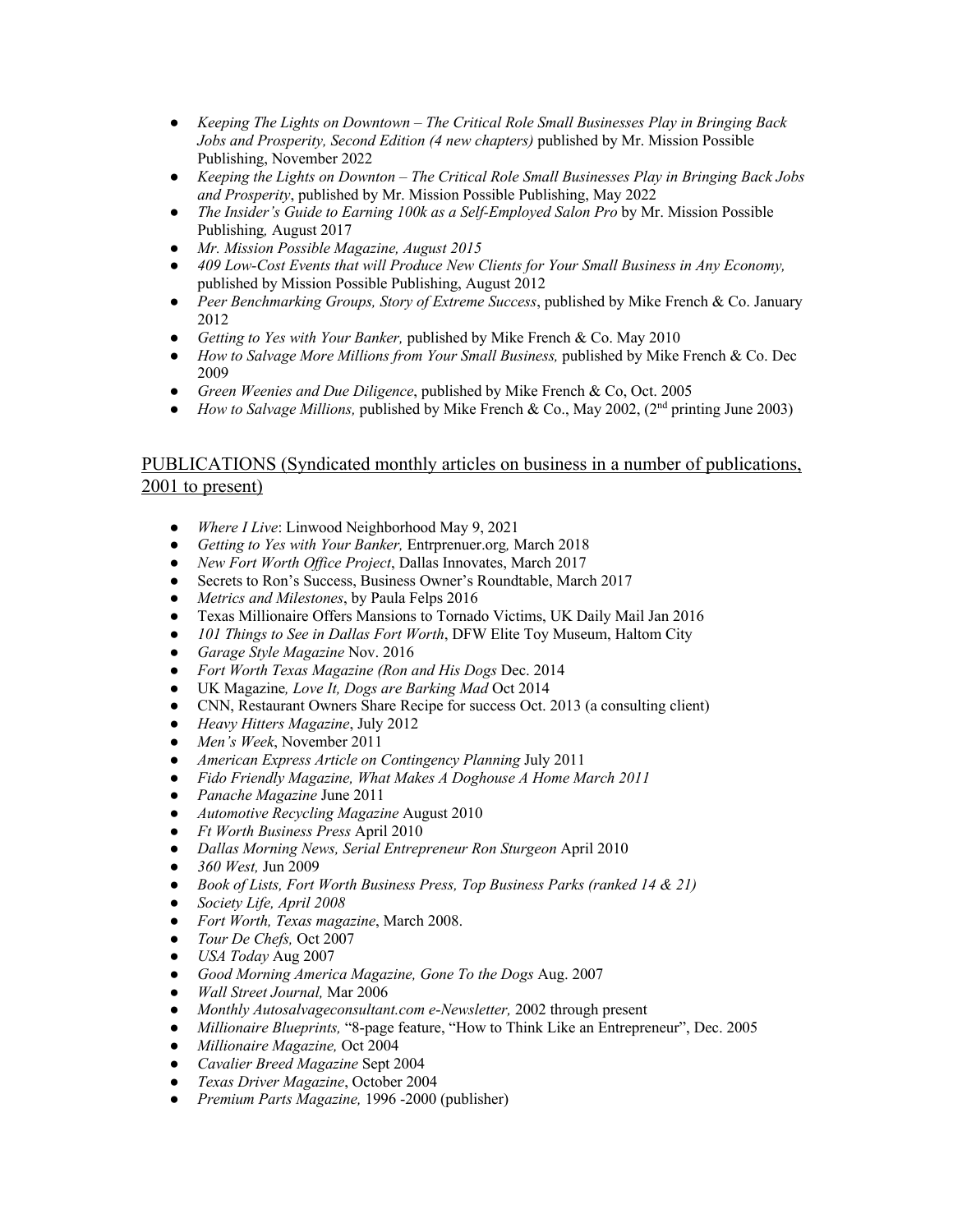- "*Do-It Yourself Marketing,"* INC. Magazine, June 1994
- "*Hi Tech Salvage Yard,"* INC. Magazine, November 1994
- *Ft Worth Star Telegram,* Mar 1998 (many stories in the Star Telegram)
- Dozens of other articles in local and regional newspapers and magazines.

# TELEVISION APPEARANCES

- HGTV Dallas Real Estate, airing summer 2023
- American Pickers Oct 2021
- Evan York Podcasts, getting rich with commercial real estate, building wealth instead of income, 4 others. Sept 2020
- CNBC Blue Collar Millionaire (Aired Jan 11, 2016)
- Lone Star Adventures, (Aug. 2015, tour of toy museum)
- Sizzle Reel, Lifestyles of the Rich & Famous w/Nick Cannon, NB, 2014
- Sizzle Reel, Goin' to the Dogs, 2013 LNMO
- CBS 11, Titanic, April 2012
- Good Morning America (with dogs) 2007
- Billionaire Car Club (with Andrew Firestone) 2007
- HGTV, Pet Palaces 2004
- Numerous news shows on cars, entrepreneurship, real estate, toys  $\&$  dogs

# SPEAKING ENGAGEMENTS

- April 2022, United Recyclers Group (URG), Past and Present, opening session
- March 2022, Biz Ed entrepreneurs, Getting to Yes with Your Banker, Homeless to \$100 Million
- Jan. 2022, NAI Robert Lynn, commercial real estate fundamentals and dealing with buyers and sellers
- 2021 Automotive Recyclers Assoc. (ARA) Succession Planning
- 2021 Biz Ed Entrepreneurs, Getting to Yes with Your Banker, Writing A Book to Differentiate Yourself
- 2020 Biz Ed entrepreneurs, Secrets to Success
- 2019 Biz Ed entrepreneurs Getting to yes with your bankers
- 2018 Fenix, Benchmarking to Achieve Maximum Profits
- 2018 Biz Ed Entrepreneurs, Getting to Yes with Your Banker, with Greg Morse
- 2017 ARA National Convention, Ron's Forthcoming Book Homeless to 100 Million
- 2016 Keynote Alberta Automotive Recyclers and Dismantlers, State of the Industry
- 2013 Series of Videos on Success https://www.youtube.com/watch?v=ttuohiTY9FM
- Numerous state recycling association conventions and keynote and individual training sessions on marketing operations and finance
- Keynote and most requested speaker at URG
- Keynote speaker, Automotive Recyclers Association
- Keynote speaker, Australian Auto Recyclers Association Convention
- Keynote speaker, Parts Plus, a 56-unit Australian Recycler Co-operative
- Keynote speaker, University of TX. at Arlington Entrepreneur Society
- Numerous entrepreneur groups & Chamber of Commerce meetings.

## PERSONAL

- Hobbies include collecting antique toy cars and full-size imported sports cars
- Loves to spoil his 3 "babies", King Charles Cavaliers, fosters rescues for the breed
- They have appeared on an HGTV special and in a dozen dog  $&$  auto magazines.